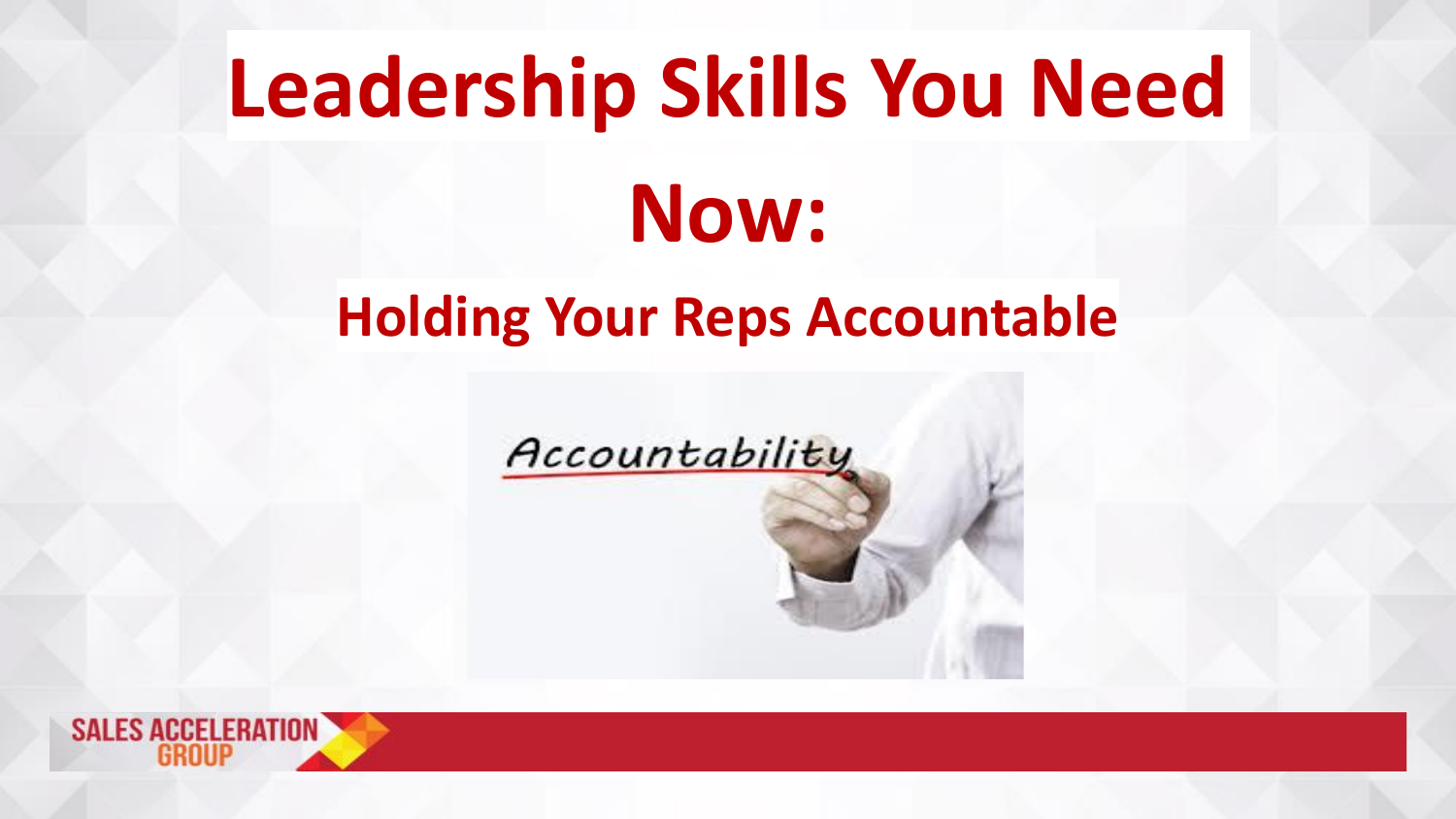## **Why You Need an Accountability**

## **Culture**

- There's enough uncertainty Your reps need to know what's expected of them
- It makes your life easier  $\blacktriangleright$
- All departments/employees know they can count on their co-workers  $\bullet$
- It improves morale ⋟
- You can inspect what you expect



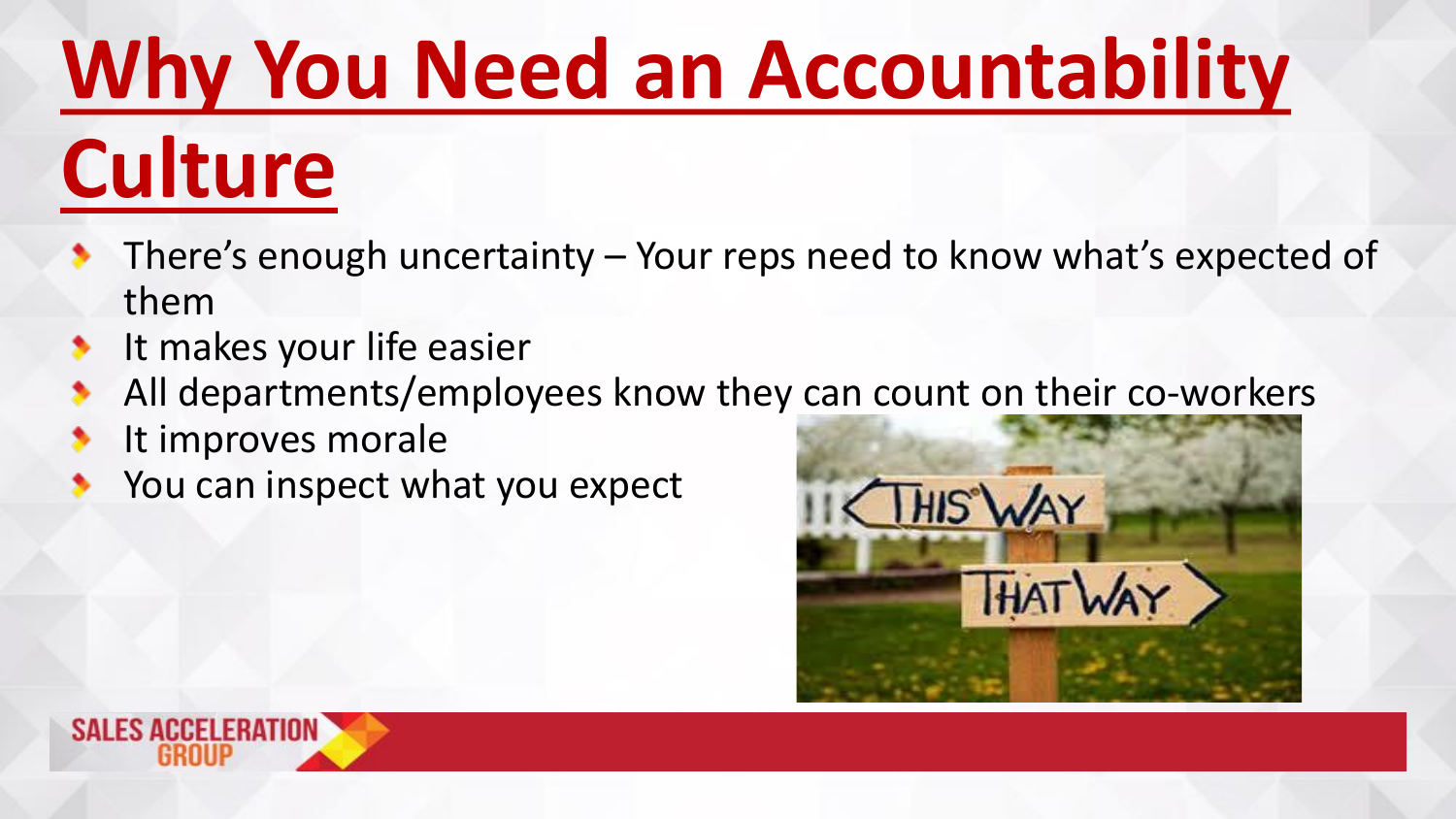# **Why You're not Holding Your Reps**

### **Accountable**

- You're afraid of losing your job
- You're afraid your reps will lose their job



- Everyone is under personal and professional stress you don't want to pile on
- You've been told to lead with compassion and empathy. So how do you do that and hold people accountable
- You've developed a more personal relationship with your reps over the past few months

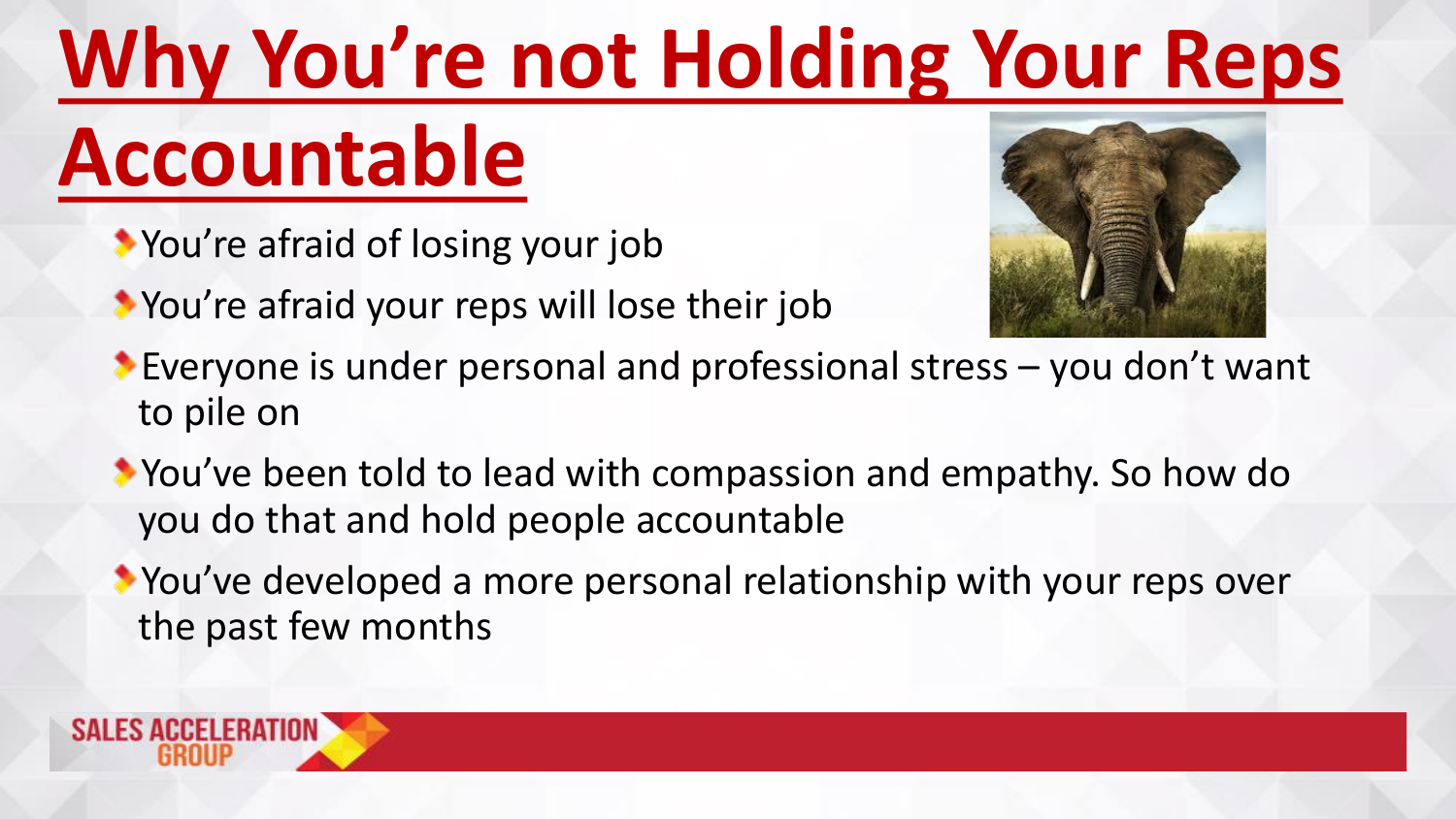#### **How to Have Expectation**

#### **Conversations**

Areas to focus on: Activity

Quota

**SALES ACCELERATION** 

Work Schedule

Communication

Expectations are a 2-way street

How you should handle a situation where either of you feels expectations haven't been met

You and your company's executives need to be transparent about the state of the business and decisions they're making

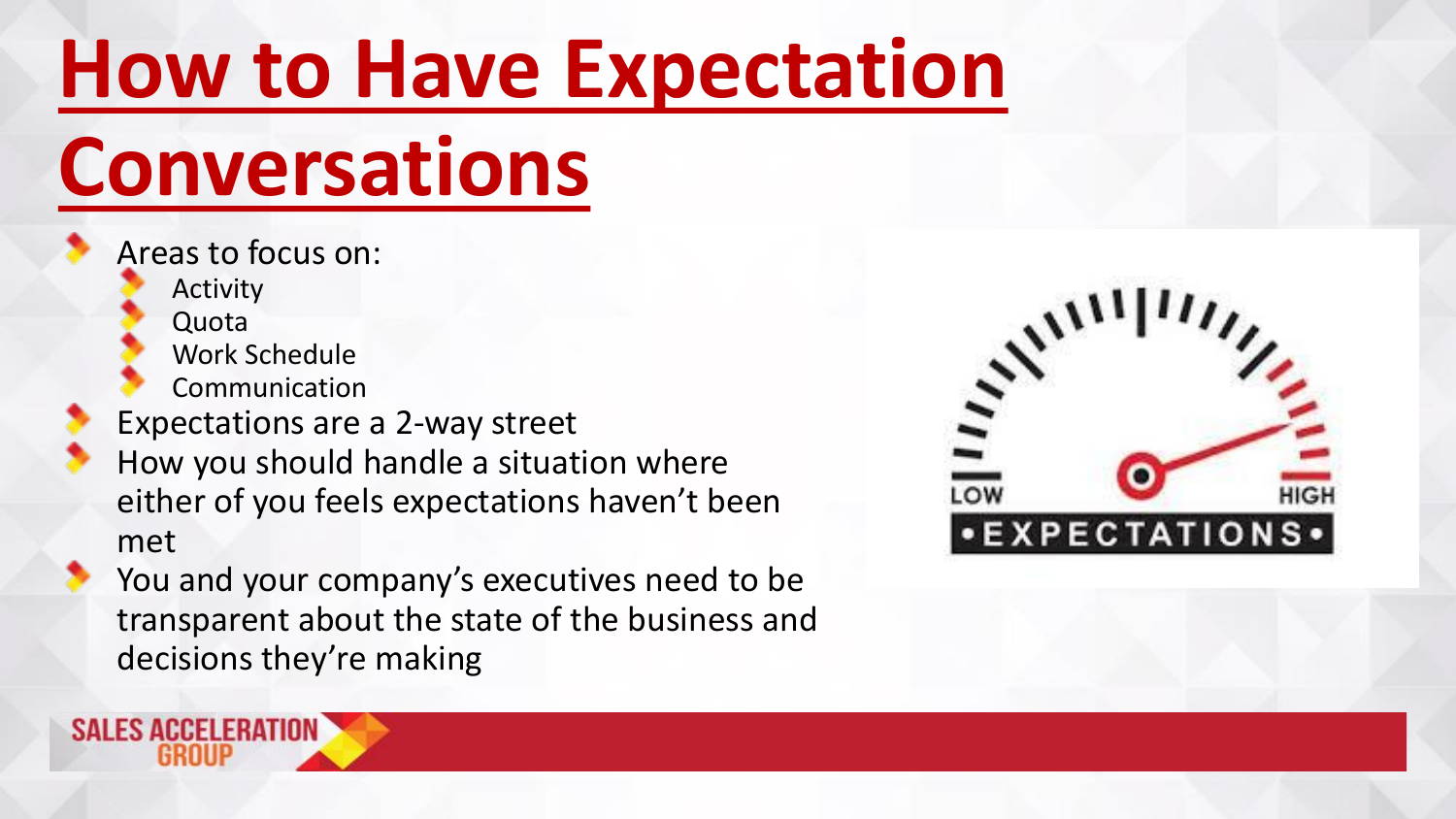### **How to Have Expectation Conversations – Cont.**

Get personal – Get to know your employees and share personal things about yourself. Everyone is struggling with something. Get buy-in Adjust as business needs dictate Put the expectations in writing Ask the question, "What do you want me to do if…… you don't meet expectations?"



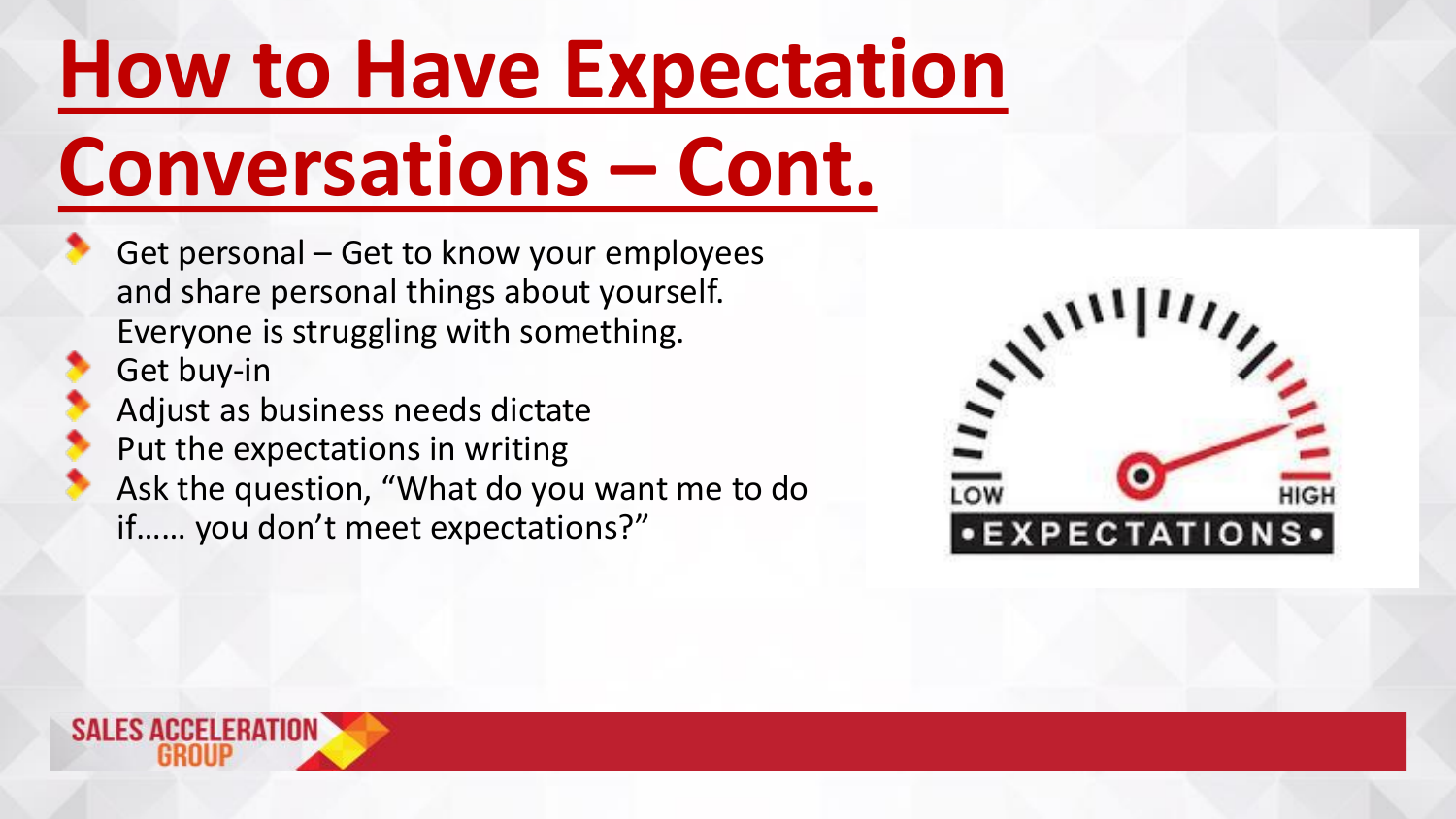# **Consequences for Missing**

#### **Expectations**

- Review the agreed upon expectations
- Seek to understand why they are off track – Retraining? Stress?
- Review what they asked you to do if.....
- **Reset expectations**
- Ask "What will you do differently?"
- **Shorten the "check in" times**



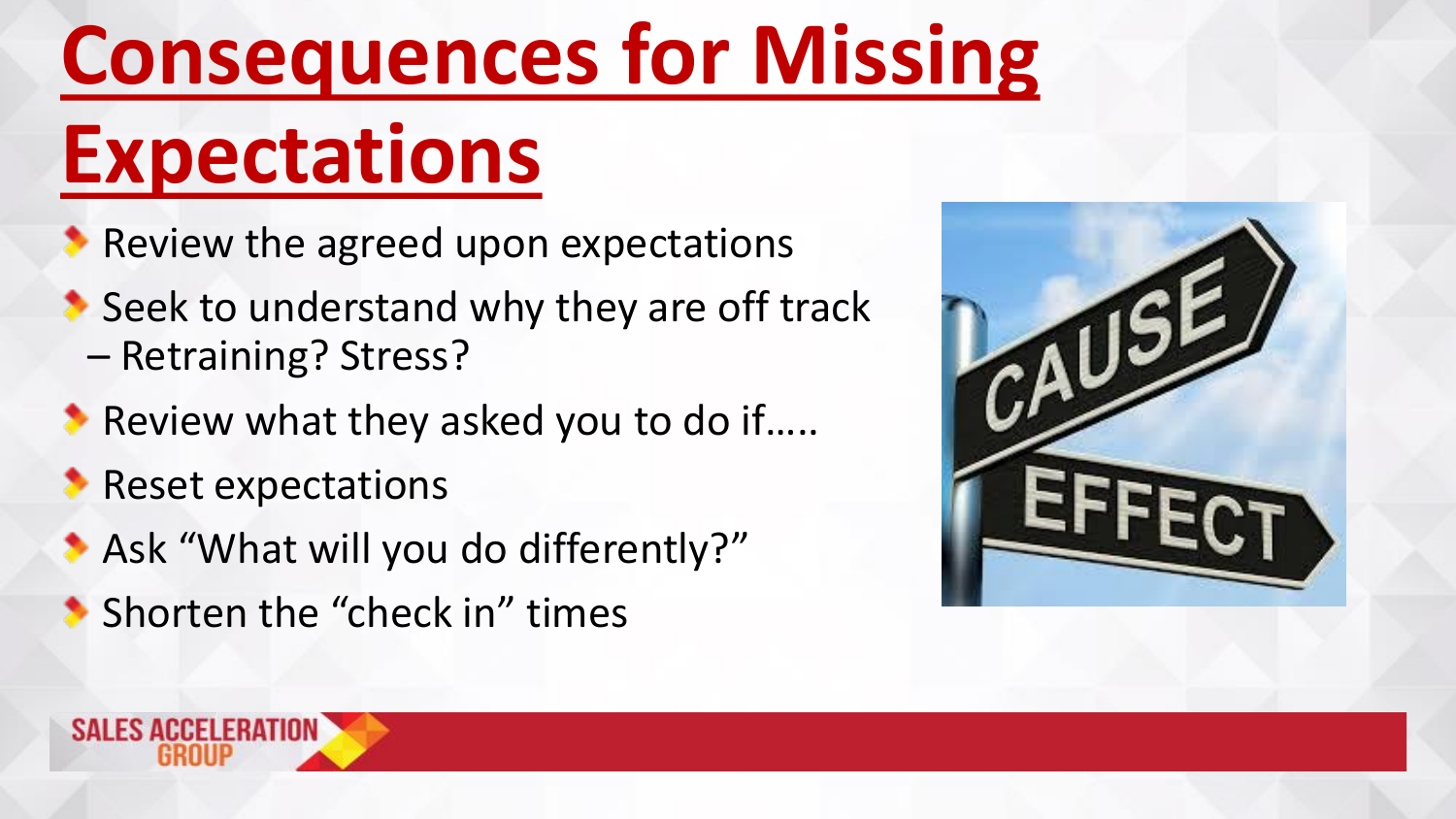#### **Chronic Accountability Dodgers**

- **Are they able and not willing or** not able?
- **PIP plans**
- You team is watching you to see what you do
- It may be time to part ways



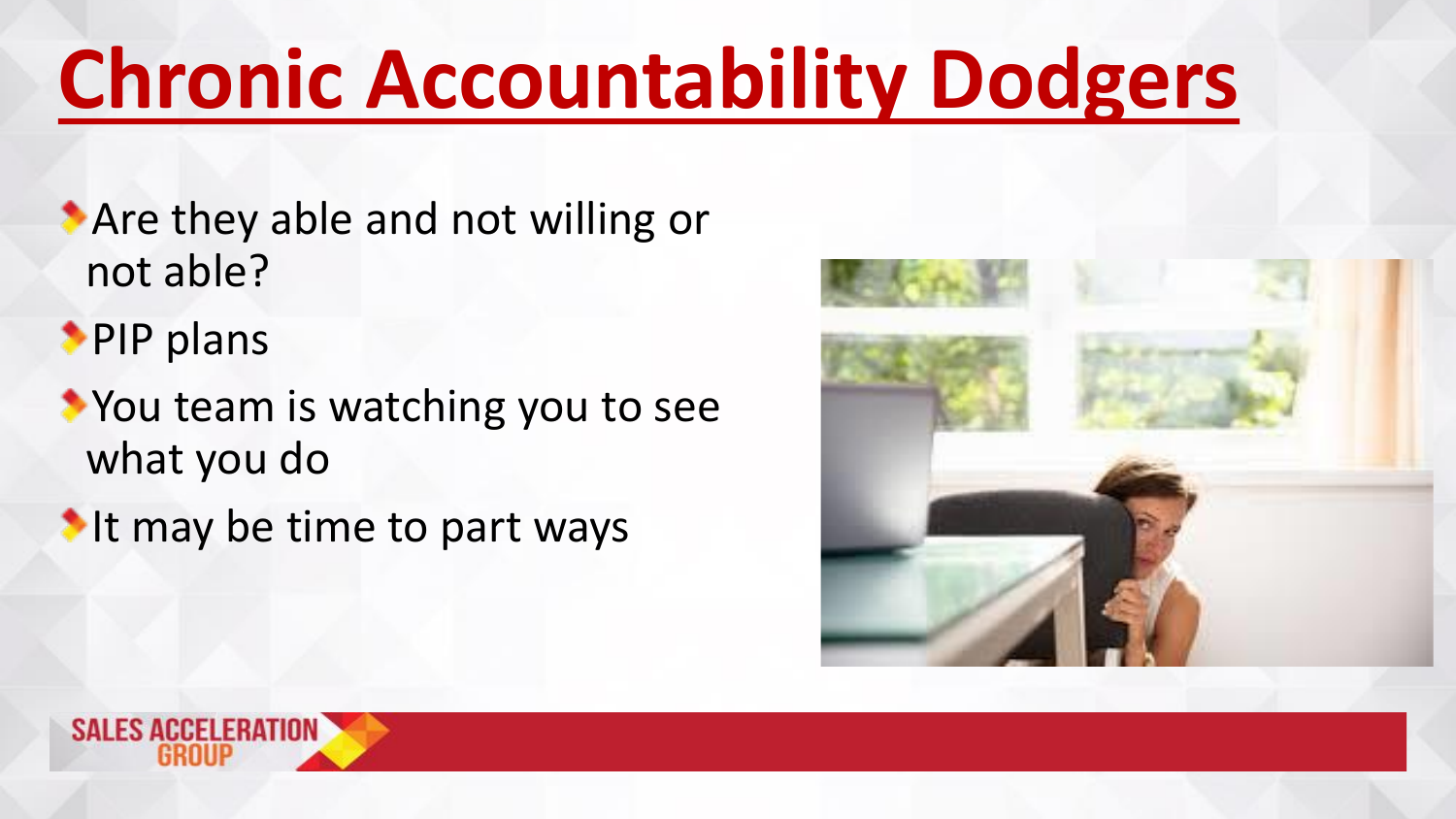